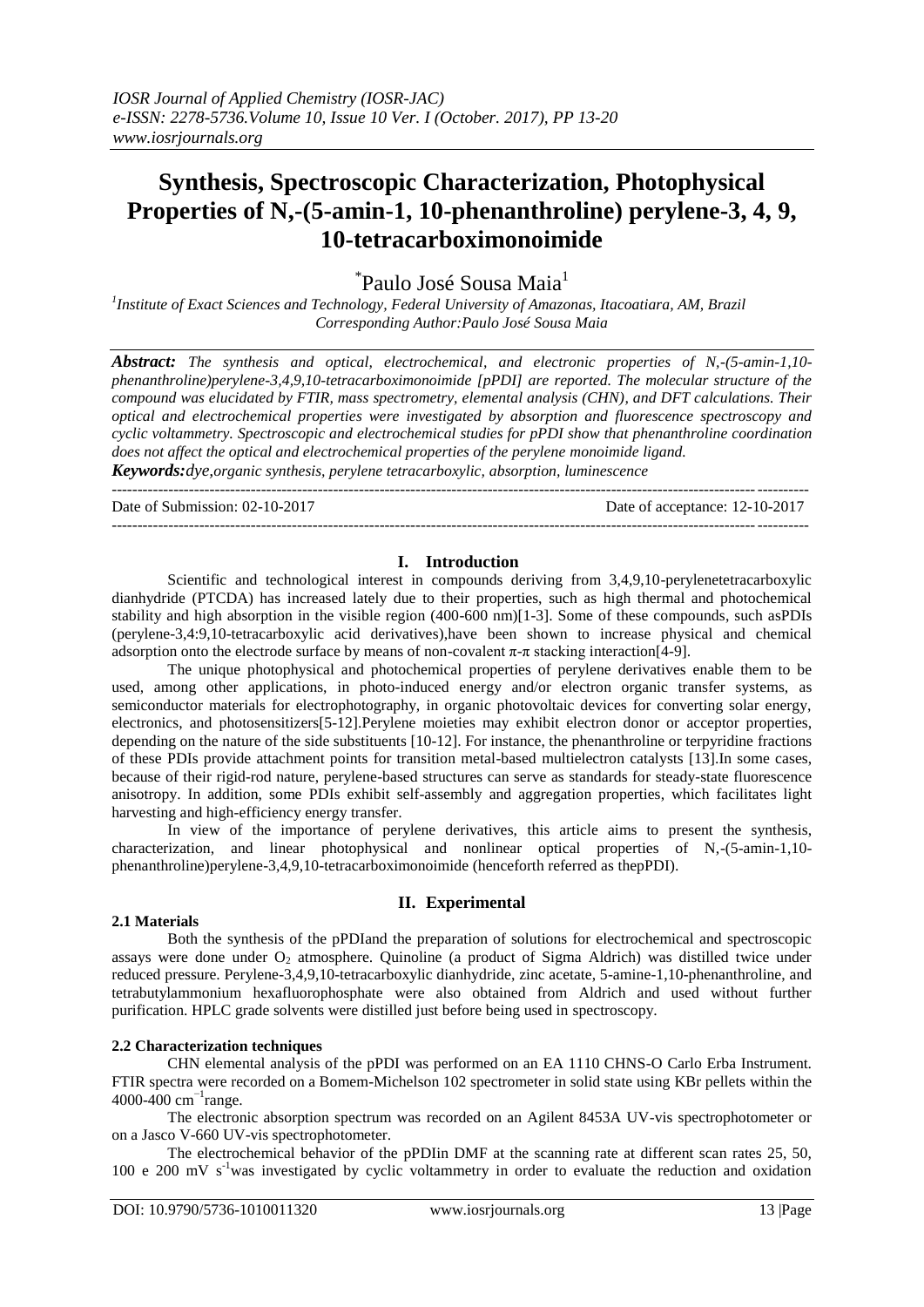potentials. Voltammetric measurements were carried out with a  $\mu$ Autolab Type III potentiostat at 25<sup>o</sup>C deprived oflight. Glassy carbon electrode was employed as working electrode ( $d = 2$  mm), Pt electrode as counter electrode (d = 4 mm), Ag/AgCl electrode as reference electrode, ferrocene as internal reference electrode and TBAPF $_6(0.1 \text{ M})$  as supporting electrolyte. The concentration of the DMF solutions used to perform cyclic voltammetry measurements of synthesized pPDI was  $10^{-3}$  mol  $L^{-1}$ .

The luminescence spectrum was recorded on a Shimadzu RF-5301PC spectrofluorometer or on a Horiba Jobin Yvon Fluorolog 3-22 spectrofluorometer. The concentration used was  $1x10^{-5}$  mol L<sup>-1</sup> ( $\lambda$ abs maximum  $= 0.3$ ), with acetonitrile as solvent.

All computational calculations were performed by means of the Gaussian 09 (G09) program package [14], D.01 edition, employing the DFT method with Becke's three-parameter hybrid functional and Lee-Yang-Parr's gradient corrected correlation functional [14-15] (B3LYP) in combination with LanL2DZ basis set [16]. The ground-state geometry of the pPDI was optimized in gas phase. SCF-tight convergence criteria were used for all optimizations. The solvent DMSO was included in the calculations using the PCM system. The triplet state was obtained using UB3LYP/LANL2DZ. Electronicanalysis was performed using TD-DFT calculations with 40 excited states.

## **2.3 Synthesis of thepPDI**

The literature procedure of the synthesis (Fig. 1) was modified as follows [2-3, 17]: one equivalent 136 mg (0.170 mmol) of perylene-3,4,9,10-tetracarboxylic-3,4,9,10-dianhydride (PTCDA) was dispersed in freshly distilled quinoline (10 mL) with one equivalent (32.30 mg; 0.170 mmol) of 5-amino-phenanthroline. Then, 10% by weight relative to 5-amino-phenanthroline anhydrous zinc acetate was added, and the solution was heated under nitrogen to 220 $\degree$ C for 12 h. After cooling, three volumes of 1 M HCl were added, and the precipitate was collected and rinsed copiously with water and ether. Afterwards, 150 mL of methanol was added, stirred for 30 min, and allowed to stand for 4 h at -10°C. Next, itwas first washed with a 5% solution of sodium carbonate and, subsequently,with methanol and ether and dried under vacuum (50% yield). Insufficient solubility for NMR; m/z + 3H= 570.2 (Figure S1- Supporting information). Anal. Calcd (found) for pPDI  $C_{36}H_{15}N_3O_5$ : C, 75.92 (76.36); H, 2.65 (2.92); N, 7.38 (7.32)%.



**Figure 1:** Synthesis of N,-(5-amin-1,10-phenanthroline)perylene-3,4,9,10-tetracarboximonoimide

#### **III. Results And Discussion**

# **3.1. Synthesis and characterization**

#### *3.1.1 Structural and Optical Characterization*

Our attempts to grow diffraction-quality crystals of the synthesized free ligand (pPDI) was not successful.Therefore, the structural parameters and electronic effects of the pPDI were determined by means of DFT calculations. Figure2 shows the optimized structure for pPDI.



**Figure 2:** DFT optimized structure of the pPDI in gas phase.

Vibrational modes were obtained ensuring that imaginary frequencies were notgenerated in the minimum structures. The optimized structure of the substituted perylene ligand indicates that perylene is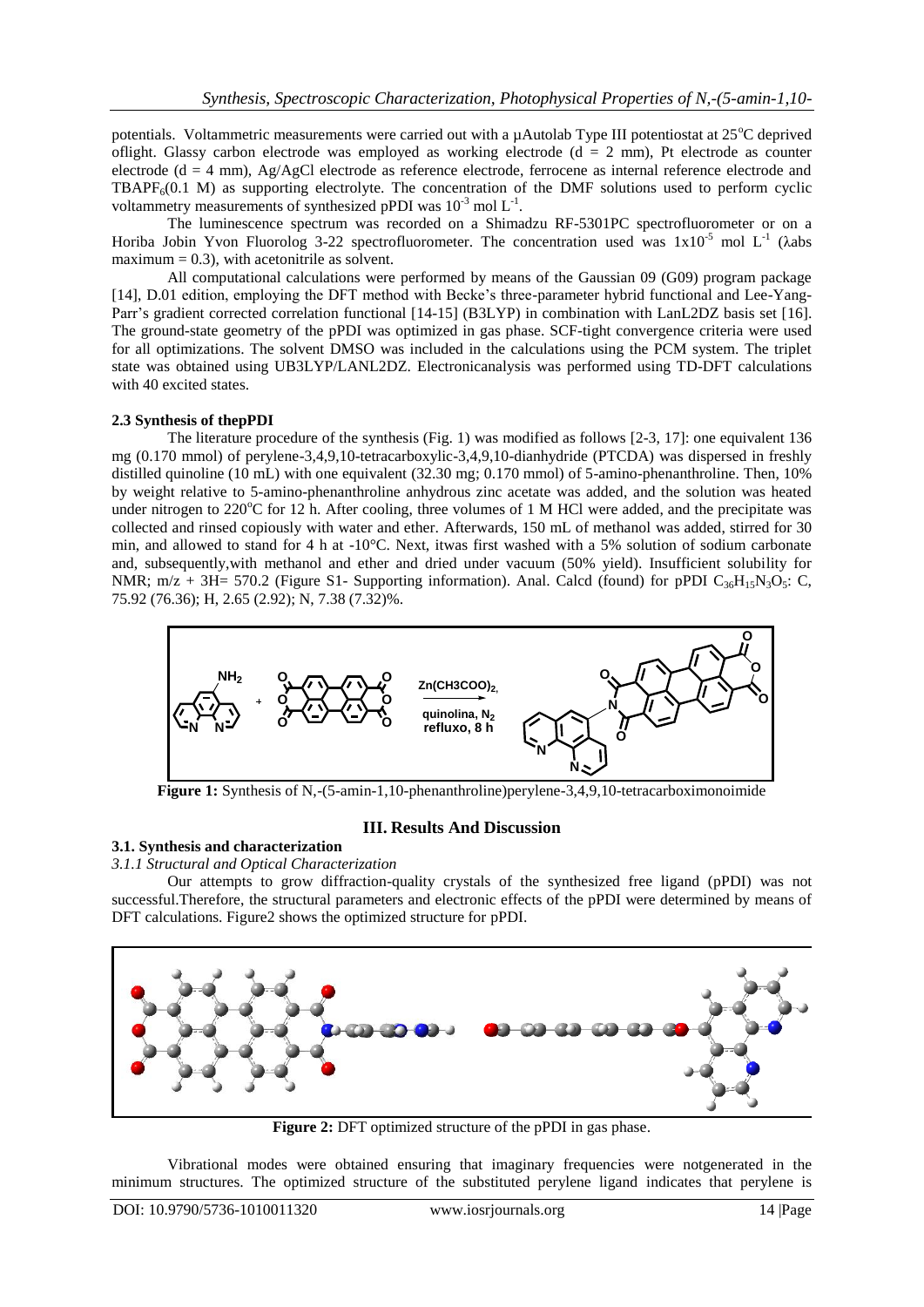perpendicular to the phenanthroline ligand, and the predicted dihedral angle between phenanthroline and perylene is 89.8°. The energy values of HOMO and LUMO orbitals are shown in Table 1.

| <b>Orbital</b> | pPDI     |                   |          |  |  |
|----------------|----------|-------------------|----------|--|--|
|                | $%$ phen | <i>%perylene.</i> | $E$ (ev) |  |  |
| $L+2$          |          | 95                | $-2,33$  |  |  |
| $L+1$          |          | 100               | $-2,44$  |  |  |
| <b>LUMO</b>    |          | 100               | $-3.97$  |  |  |
| <b>HOMO</b>    |          | 100               | $-6,37$  |  |  |
| $H-1$          | 40       | 60                | $-6,9$   |  |  |
| $H-2$          | 48       | 52                | $-7,01$  |  |  |

**Table 1:** Values of theoretical energies for the border orbitals.

The contribution percentages of each component of the pPDIHOMOs (H-1 and H-2) and LUMOs (L-1 and L-2) orbitals indicate that the border orbitals (HOMO and LUMO) have 100% of perylene chromophore. This behavioris confirmed byelectrochemistry values for thepPDI, in which the lower energy oxidation and reduction processes refer to perylene only. Some perylene derivatives (PDIs) exhibit high reduction potential related to the phenanthroline group( $\sim$  -1.7 V vs SCE). Therefore, their contribution occurs only at higher-energy LUMOs. The difference (ΔE) between theoretical LUMO and HOMO values forthe pPDIis 2.40 eV, close to the experimental value (2.27 eV), which atteststo the reliability of the theoretical calculations.

#### *3.1.2Cyclicvoltammetry*

Figure 3 shows the cyclic voltammogram of the pPDI in DMF solution. The voltammetric curves indicate that the pPDI undergoes one reversible one-electron reduction process ( $E\frac{1}{2} = -0.54$  V) vs Ag/AgCl and one irreversible reduction process ( $E\frac{1}{2}$  = -0.015) Vs Ag/AgCl based on the perylene core. These processes were assigned to the anion radical (pPDI/PDIp<sup>+</sup>) and dianion radical (PDIp•-/PDIp<sup>-2</sup>) moieties of the pPDI, respectively, as reported for other perylene derivatives [3, 23-24].



**Figure 3:** Cyclic voltammogram of  $1 \times 10^{-3}$  M of pPDI in DMF/0.1 M TBAPF<sub>6</sub>. The scan rates at increasing peak current intensities are 25, 50, 75, 100, and 200 mV<sup>-1</sup>.

ThepPDI exhibits one reversible oxidation process at 1.14 V ( $\Delta Ep = 210$ mv) corresponding to the radical cation formation, PDIp<sup>+</sup>. When voltammograms are compared, it is possible to observe that the current density decreases at the lowest velocity, indicating that oxidation is less favored at that point. This, in turn, suggests that the cation radical undergoes to a slow decomposition, causing the compound to adsorb onto the electrode [17, 25].

#### *3.1.3 IR Spectra*

The experimental IR spectrum for the pPDI (Fig.4) isconsistent with the proposed asymmetrical functionalization of perylene [18] and matches the theoretical IR (figure shown in the supporting information S2).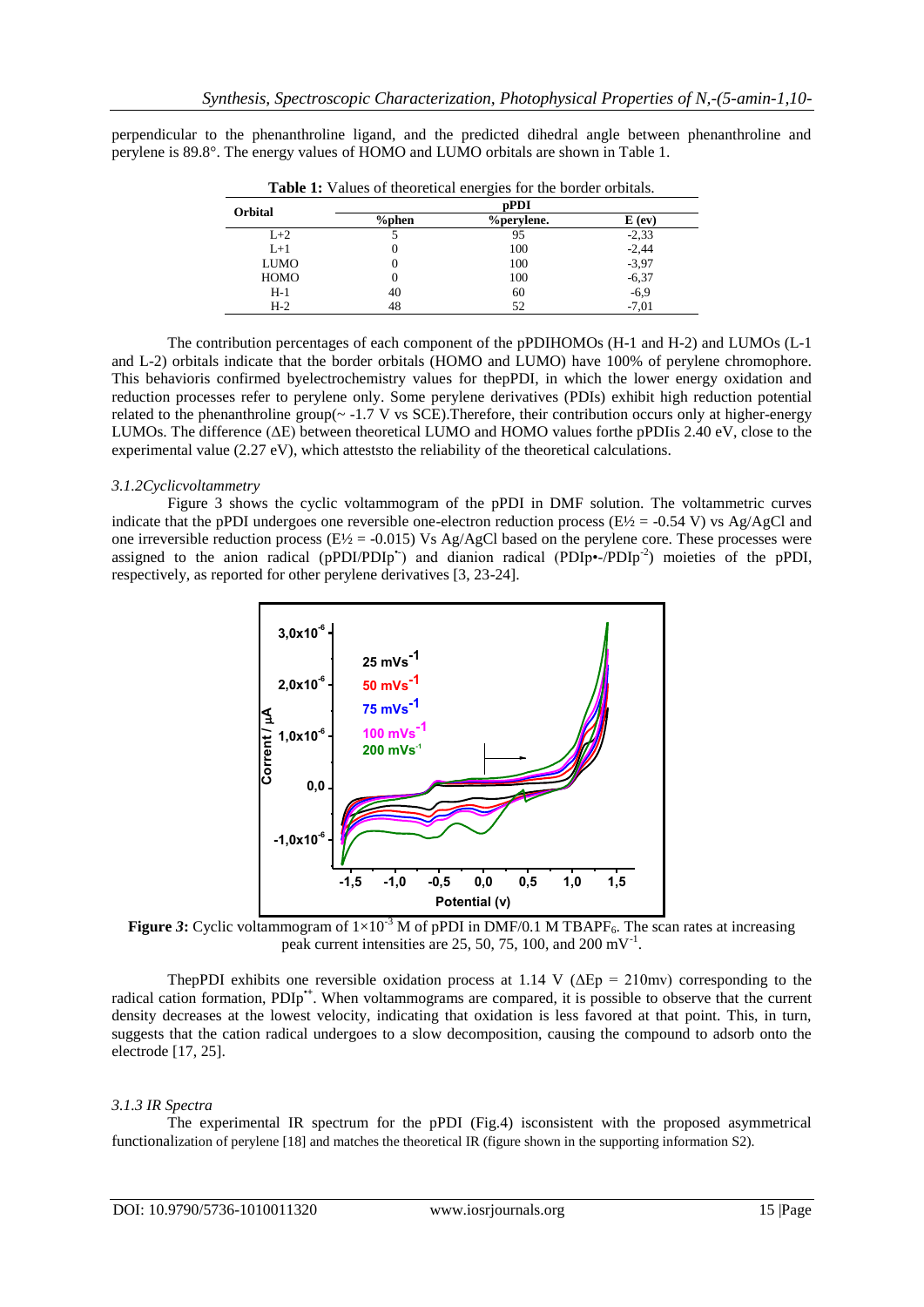

**Figure 4:** IR spectrum for the pPDI in KBr pellets in the range of 2000-400 cm<sup>-1</sup> and 4000-2000 cm<sup>-1</sup> (inset).

Regarding tothe pPDI, the absorption band at  $1766 \text{ cm}^{-1}$  refers to the carbonyl anhydride stretch and the bands at 1703 and 1666 cm<sup>-1</sup> correspond to vC-O stretches of the imide group [2-3,1-20]. The band at 1029 cm<sup>-1</sup> refers to the vC-O-C stretch of anhydride whereas the band at  $1358 \text{ cm}^{-1}$  corresponds to vC-N amine formed by the oxygen atom of anhydride when replaced by the nitrogen atom of phenanthroline, which indicates that phenanthroline was functionalized in only one side of perylene [19-20]. The pPDI exhibited strong intermolecular hydrogen bonding, which is characterized by a broad and irregular-shaped band in the region of approximately 3500-2000 cm<sup>-1</sup>. The bands at 1609, 1597, 809, 680, and 771 cm<sup>-1</sup> are attributed to the aromatic skeleton ring [21].

# *3.1.4 Absorption in the ground state and luminescence*

The pPDIabsorption spectrum was obtained using diluted DMSO solutions  $(5.0\times10^{-6}$  mol  $1^{-1})$  and PTCDA in alkaline medium (pH=12), as seen in Figure 5. The UV-vis spectrum of the pPDI exhibits a broad band with three distinct maximums at 527 nm( $\varepsilon = 18735$ L mol<sup>-1</sup> cm<sup>-1</sup>), 493 nm ( $\varepsilon = 15880$ L mol<sup>-1</sup> cm<sup>-1</sup>), and 463 nm ( $\epsilon$  = 8190 L mol<sup>-1</sup> cm<sup>-1</sup>), attributed to  $\pi$ -  $\pi$ <sup>\*</sup> electronic transitions of the perylenedye [3, 15-21]. The band at 380 nmrefers to the contribution of the phenanthroline group to the ILCT transition.



**Figure 5:**UV-vis absorption spectrum in the range of 350-700 nm for a  $5.0 \times 10^{-6}$  mol L<sup>-1</sup> solution of the pPDI in DMSO at 25°C

As to the absorption spectrum of the PTCDA precursor in alkaline medium, a shift was observed for higher wavelengths. This result opens the possibility for pPDI to act as photosensitizers. This shift suggests an increase in perylene conjugation when binding to 5-amino-phenanthroline occurs, causing a decrease in the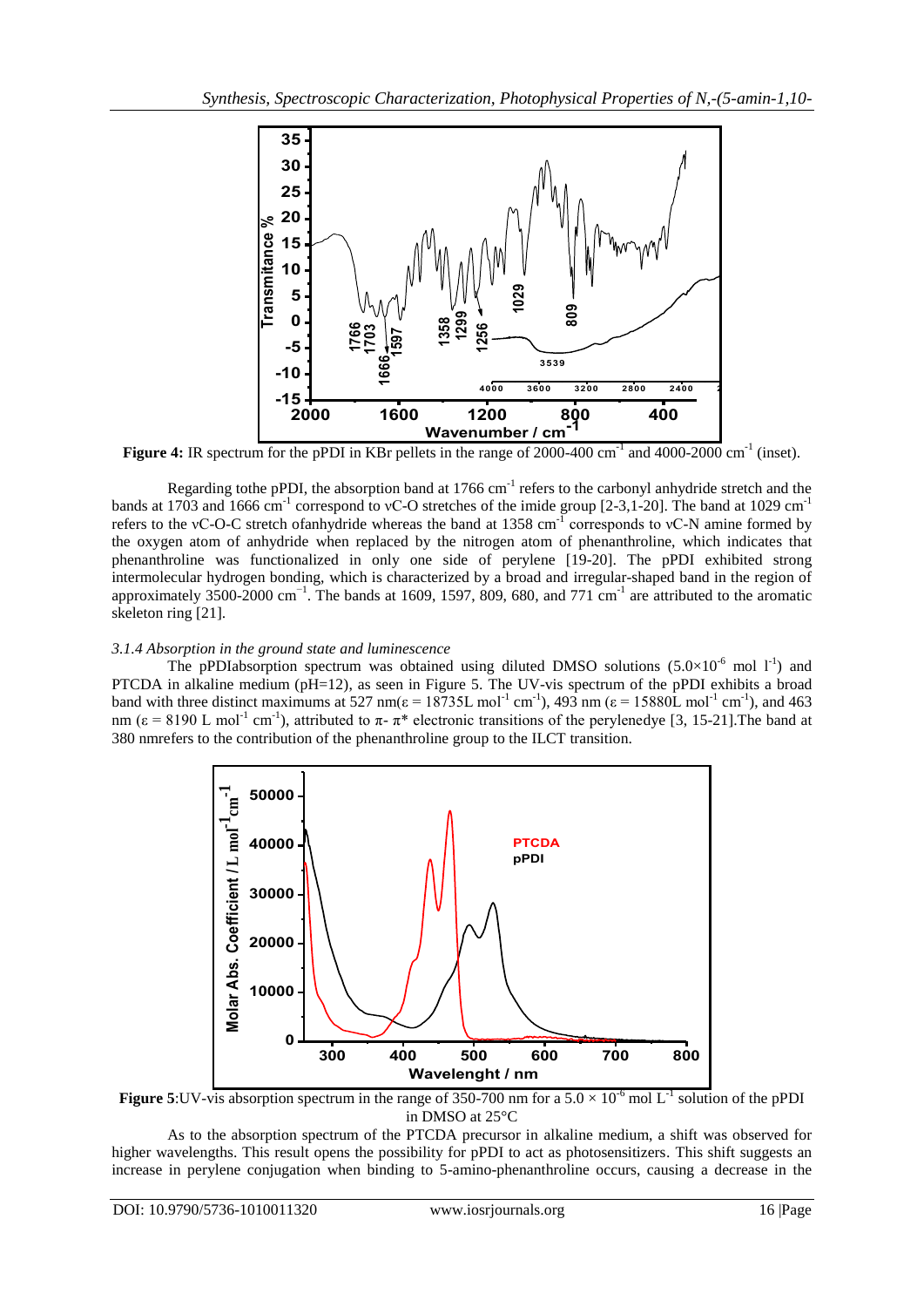HOMO-LUMO GAP of the pPDI[22].The theoretical electronic spectrum of the pPDI ligand shows a band at  $\lambda_{\text{max}}$  = 555 nm assigned to  $\pi_{\text{pery}} \rightarrow \pi_{\text{pery}}$  transition (100% HOMO→LUMO) entirely located on the perylene ring.

Figure 6 shows the absorption spectrum of thepPDI in different solvents. With regard to polar protic solvents, e.g., methanol, it is possible to observe that spectra exhibit loss of vibrational structure (peak at 480 nm). This phenomenon may be associated withthe interaction between OH and NH groups of the solvents and the PDI1[17].



**Figure 6**: Normalized Absorption spectra of thepPDI in solvents of different polarities: DMF (red), acetonitrile (black), and methanol (blue) in the range of 300-900 nm.

Table 2 presents electronic transitions of greater oscillator force for the pPDI obtained by theoretical calculations. The lower-energy transitions (256 nm and 258 nm), predominant in electron absorption spectra, are related to perylene-perylene intraligandtransitions( $\pi \rightarrow \pi^*$ ). At 261 nm and 281 nm, the transitions are also intraligand type with a mixture of phenanthroline/perylene orbitals. Finally, the band of higher oscillator strength (555 nm) is attributed to the perylene  $\rightarrow$  perylene HOMO $\rightarrow$ LUMO transition ( $\pi \rightarrow \pi^*$ ).

Most of the perylene derivative compounds and the PTCDA precursor itself are known to have low solubility in organic solvents and to be insoluble in aqueous solution (typically 1-2 mg  $L^{-1}$ ) [7,20]. PTCDA showed DMSO solubility of 0.001 g L<sup>-1</sup> while pPDI obtained solubility, higher than PTCDA, about 0.33 g L<sup>-1</sup> in DMSO.

|                           |  |  |  |  |  |  | <b>Table 2:</b> Values of $\lambda$ (nm), oscillator force (f), dominant transitions (percentage of contributions) and |  |  |
|---------------------------|--|--|--|--|--|--|------------------------------------------------------------------------------------------------------------------------|--|--|
| assignments for the pPDI. |  |  |  |  |  |  |                                                                                                                        |  |  |

| $\lambda$ (nm) | f      | <b>Percentage of Contributions</b>                                                            | <b>Assignment</b>                                                                                                                                                                                                       |
|----------------|--------|-----------------------------------------------------------------------------------------------|-------------------------------------------------------------------------------------------------------------------------------------------------------------------------------------------------------------------------|
| 555            | 0.9929 | $HOMO \rightarrow LUMO (100\%)$                                                               | $perylene \rightarrow perylene (100\%)$                                                                                                                                                                                 |
| 488            | 0.0038 | $H-1 \rightarrow LUMO(99%)$                                                                   | [perylene/phenanthroline (60%, 40%)] $\rightarrow$ perylene (99%)                                                                                                                                                       |
| 385            | 0.0026 | $H-5 \rightarrow LUMO(69\%)$ , H-<br>$4 \rightarrow$ LUMO (17%)                               | $perylene \rightarrow perylene (69\%)$                                                                                                                                                                                  |
| 360            | 0.0802 | $H-7 \rightarrow LUMO(76\%)$ ,<br>HOMO $\rightarrow$ L+2 (15%)                                | $perylene \rightarrow perylene (76%)$                                                                                                                                                                                   |
| 321            | 0.001  | HOMO $\rightarrow$ L+3 (99%)                                                                  | $perylene \rightarrow perylene (99\%)$                                                                                                                                                                                  |
| 288            | 0.2553 | $H-2 \rightarrow L+2$ (36%), $H-1 \rightarrow L+3$<br>(37%)                                   | [perylene/phenanthroline $(52\%/48\%)$ ] $\rightarrow$ L+2 (36%),<br>[perylene/phenanthroline (60%, 40%)] $\rightarrow L+3$ (37%)                                                                                       |
| 306            | 0.0018 | $H-1 \rightarrow L+1$ (69%), HOMO $\rightarrow L+4$<br>(16%)                                  | [perylene/phenanthroline (60%, 40%)] $\rightarrow$ perylene (100%)] (69%),<br>$perylene \rightarrow [perylene; phenomenonthroline (56\%, 44\%)]$ (16%)                                                                  |
| 302            | 0.0021 | $H-3 \rightarrow L+3$ (25%), $H-1 \rightarrow L+4$<br>$(41\%)$ , HOMO $\rightarrow$ L+4 (25%) | [perylene/phenanthroline $(60\%/40\%)$ ] $\rightarrow$<br>perylene $\rightarrow$ perylene / phenanthroline (56%, 44%)] (66%)                                                                                            |
| 293            | 0.0011 | HOMO $\rightarrow$ L+5 (80%)                                                                  | $perylene \rightarrow perylene (80\%)$                                                                                                                                                                                  |
| 281            | 0.0035 | $H-2 \rightarrow L+2$ (99%)                                                                   | [perylene/phenanthroline $(52\%/48\%)$ ] $\rightarrow$ L+2 (99%)                                                                                                                                                        |
| 261            | 0.242  | $H-3 \rightarrow L+3$ (48%), $H-1 \rightarrow L+4$<br>(35%)                                   | [perylene/phenanthroline $(68\%/32\%)$ ] $\rightarrow$ [perylene/phenanthroline<br>$(65\%/35\%)$ ] $(48\%)$ .<br>[perylene/phenanthroline (60%/40%)] $\rightarrow$ [perylene/phenanthroline<br>$(56\%/44\%)$ ] $(35\%)$ |
| 259            | 0.012  | H-5→L+2 (61%), HOMO→L+8<br>(23%)                                                              | $perylene \rightarrow perylene (61\%)$                                                                                                                                                                                  |
| 256            | 0.066  | $H-16 \rightarrow LUMO(70\%)$<br>$HOMO \rightarrow L+6$ (12%)                                 | $perylene \rightarrow perylene (12\%)$                                                                                                                                                                                  |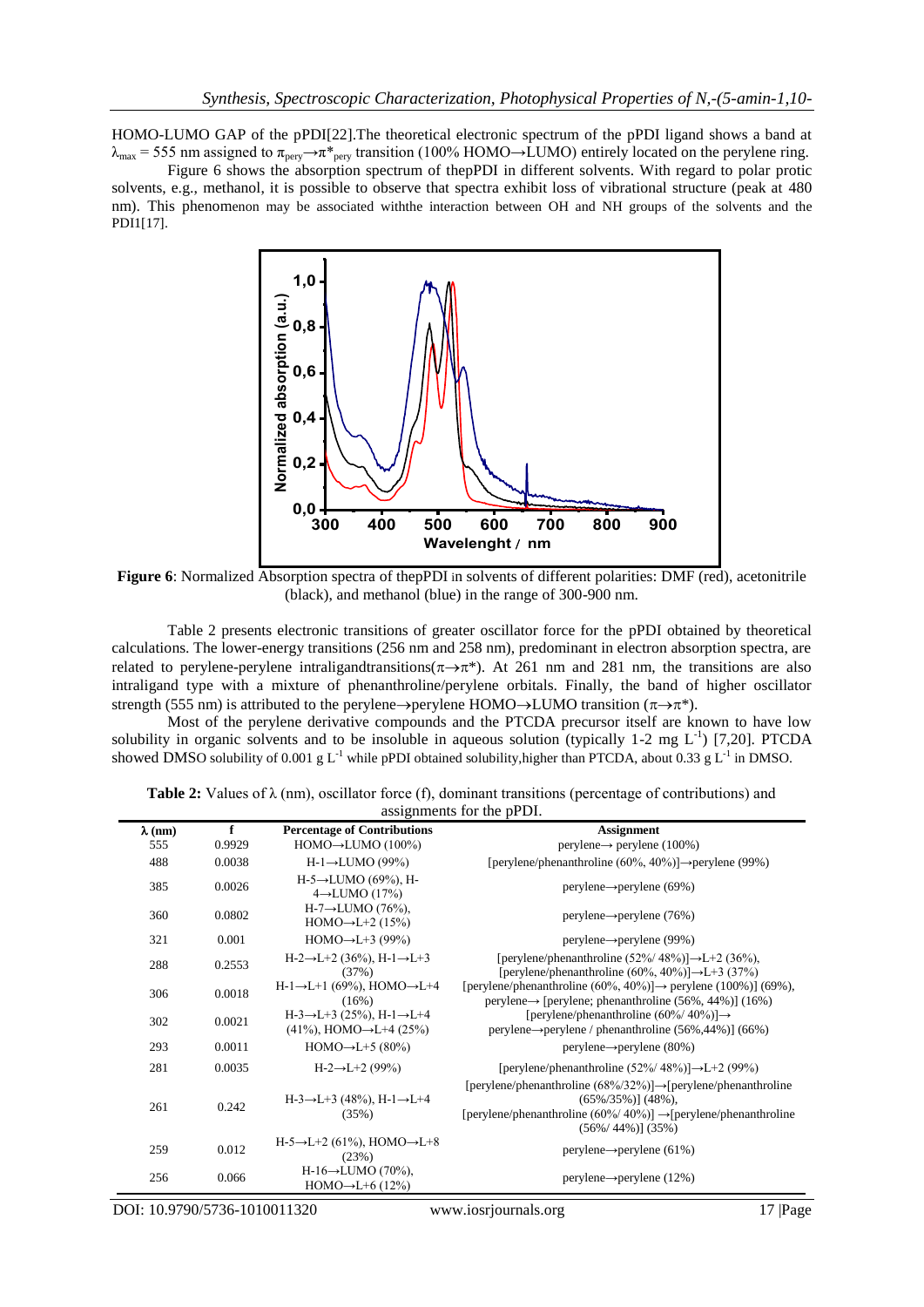Under excitation at 490 nm, the pPDI exhibits a broadband emission with maximum at 584 nm and three distinct peaks (Fig. 7), assigned the ILCT transitions of the perylene group with  $\lambda_{\text{max}}$  at 558, 584, and 635 nm, corresponding to  $(0 \leftarrow 0)$ ,  $(0 \leftarrow 1)$  and  $(0 \leftarrow 2)$ , respectively[3, 21, 26, 48-51, 53-56].



**Figure 7:** Emission spectra of the pPDIin DMSOsolvent in the 500-800 nm region,  $\lambda_{\rm exc} = 490$  nm at 25°C.

# *3.1.5 Optical properties of the dye*

Luminescence spectra of the pPDIwere obtainedat differentconcentrations, as shown in Figure8. In general, when the fluorophore solution is diluted, the observed emission can be attributed to the isolated molecule. However, with increasing concentration, several types of processes that alter its spectral profile may occur, such as theformation of dimers in the fundamental electronic state, shown in absorption spectra as bands in the red region [26, 27].





Weak interactions occurin the structure of free perylene tetracarboxylic diimide, promoting the selforganization of the molecules by means of a hydrophobic effect, which is minimized in organic solvents, and, especially, by the overlapping of  $\pi$ - $\pi$ \* orbitals between the aromatic rings, fostering the aggregation of the molecules. At diluted concentrations, pPDIs are predominantly found as free monomers. As concentration increases, so do intermolecular interactionspromotingthe self-organization of molecules (Wei Wang, 2003).

We observed that emission intensity increases up to  $2.0 \times 10^{-4}$  M pPDI concentration. At higher concentrations, emission intensity decreases, which is likely due to the self-suppression effect, not uncommon toseveral PDIs [26-27].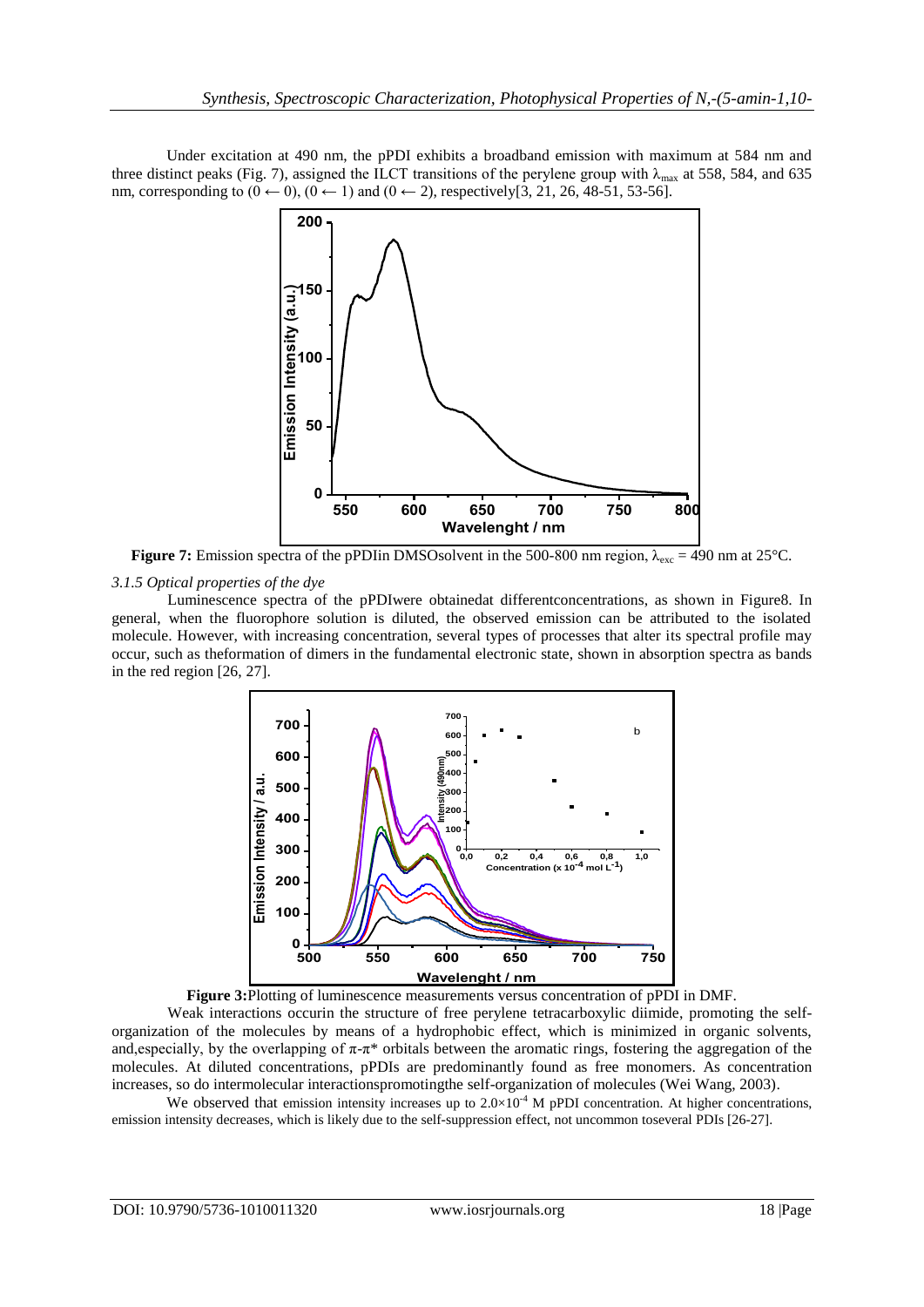#### **IV. Conclusion**

This study presents the synthesis and characterization of a perylene derivative compound. This compound exhibits stability in presence of light, and itdoes not present photochemical sensitivity.Theoretical calculation enabled us to obtain the optimized structure of the compound, indicating that perylene and phenanthroline are on different planes. In addition, the pPDI under investigation has high absorption in the region of visible light and better solubility when compared to PTCDA, two important characteristics for the various applications of perylene derivatives.These characteristics make the PTCDA compost a candidate to act as a photosensitizer in photochemical reactions, such as transfer of electrons and energy, in synthesis of coordination compounds, among others.

#### **Acknowledgements**

The authors would like to acknowledge FAPESP, (process nº. 2012/09449-8 and 2014/17476-0), CNPq, and CAPES for the grants and fellowships received.

#### **References**

- [1]. M. Cazacu, A. Vlad, A. Airinei, A. Nicolescu & I. Stoica I (2011) New imides based on perylene and siloxane derivatives. *Dyes and Pigments 90(2),* 2011, 106-113
- [2]. S. Asir, A.S; Demir, H. Icil, The synthesis of novel, unsymmetrically substituted, chiral naphthalene and perylene diimides: Photophysical, electrochemical, chiroptical and intramolecular charge transfer properties. *Dyes and pigments, 84(1),* 2010, 1-13
- [3]. E. R. dos Santos, J. Pina, T. Venâncio, C. Serpa, J. M. G. Martinho, R. M. Carlos, Photo-Induced Energy and Electron-Transfer Reactions by Polypyridine Ruthenium (II) Complexes Containing a Derivatized Perylene Diimide, *J. Phys. Chem. C, 120*, 2016, 22831–22843.
- [4]. G. Turkmen, S. Erten-Ela, S. Icli, Highly soluble perylene dyes: Synthesis, photophysical and electrochemical characterizations, *Dyes and Pigments, 83,* 2009, 297–303
- [5]. Z. Yu, Y. Wu, Q. Peng, C. Sun, J. Chen, J. Yao, H. Fu, Accessing the Triplet State in Heavy-Atom-Free Perylene Diimides, *Chemistry - A European Journal, 22,* 2016*,* 4717–4722.
- [6]. D. Aigner, S. M. Borisov, I. Klimant, New fluorescent perylene bisimide indicators—a platform for broadband pH optodes, *Analytical and Bioanalytical Chemistry, 400 (8), 2011*,2475–248
- [7]. W. Tan, X. Li, J. Zhang, H. Tian, A photochromic diarylethene dyad based on perylene diimide. *Dyes and Pigments, 89,* 2011, 260-265.
- [8]. N. I. Georgiev, A. R. Sakr, V. B. Bojinov, Design and synthesis of novel fluorescence sensing perylene diimides based on photoinduced electron transfer. *Dyes and Pigments, 91,* 2011, 332-339.
- [9]. R.I. Cukier, D. G. Nocera, Proton-Coupled Electron Transfer, *Annu. Rev. Phys. Chem., 49*, 1998, 337–69. [10]. G. Horowitz, F. Kouki, P. Spearman, D. Fichou, C. Nogues, X. Pan & F. Garnier, *AdV. Mater. 8*, 1996, 24
- [10]. G. Horowitz, F. Kouki, P. Spearman, D. Fichou, C. Nogues, X. Pan & F. Garnier, *AdV. Mater. 8,* 1996, 242.
- [11]. T. Weil, U. M. Wiesler, A. Herrmann, R. Bauer, J. Hofkens, F.C. De Schryver & K. J. Mullen, Polyphenylene Dendrimers with Different Fluorescent Chromophores Asymmetrically Distributed at the Periphery, *J. Am. Chem. Soc. 123 (33),* 2001, 8101-8108.
- [12]. K. D. Belfield, M. V. Bondar, F. E. Hernandez & O. V. Przhonska, Photophysical Characterization, Two-Photon Absorption and Optical Power Limiting of Two Fluorenyl perylene Diimides, J*. Phys. Chem. C, 112 (14),* 2008, 5618-5622
- [13]. R. T. Matthew, J. Justin & G. A. Brian, Coupling one electron photoprocesses to multielectron catalysts: Towards a photoelectrocatalytic system, *Journal of Electroanalytical Chemistry, 650 (1),* 2010, 10–15.
- [14]. A. D. Becke, Density‐functional thermochemistry. III. The role of exact exchange, *J. Chem. Phys, 98 (7)*, 1993,5648-5652.
- [15]. C. Lee, W. Yang, R. G. Parr, Development of the Colle-Salvetti correlation-energy formula into a functional of the electron density, *Phys. Rev. B. 37(2)*, 1988, 785-789.
- [16]. P. J. Hay, W. R. J. Wadt, Ab initio effective core potentials for molecular calculations. Potentials for main group elements Na to Bi, *J. Chem. Phys. 82 (284),* 1985, 284-298.
- [17]. F. Würthner, A. Sautter, D. Schmid & P. J. A.Weber, Fluorescent and Electroactive Cyclic Assemblies from Perylene Tetracarboxylic Acid Bisimide Ligands and Metal Phosphane Triflates. *Chem. Eur. J. 7(4),* 2001, 894-902
- [18]. G. Schnurpfeil, J. Stark, D. Wöhrle, Synthesis of uncharged, positively and negatively charged 3,4,9,10-Perylenebis(dicarboximides), *Dyes and Pigments, 27 (4),* 1995, 339-350.
- [19]. P. Pagano, P. Pelagatti, A. Bacchi, M. R. Chierotti, S. A. Bourne, G. Mehlana, Sorption Properties towards Environmentally Important VOCs of Half-Sandwich Ru(II) Complexes Containing Perylene-Bis-Imide Ligands, *Inorganic and Nano-Metal Chemistry, 47 (3),* 2017, 427-432.
- [20]. C. Huang, S. Barlow, S. R. Marder, Perylene-3,4,9,10-tetracarboxylic Acid Diimides: Synthesis, Physical Properties, and Use in Organic Electronics, *J. Org. Chem., 76 (8)*, 2011, 2386–2407.
- [21]. Q. Fang, X. Shi, G. Wu, G. Tian, G. Zhu, R. Wang & S. Qiu, The synthesis and characterization of a new 3-D inorganic–organic hybrid framework porous material Zn3(bbdc)3(4,4′-bpy)•2(DMF)●4(H2O). *Journal of Solid State Chemistry, 176 (1),* 2013, 1-4.
- [22]. V. Stepanenko, M. Stocker, P. Müller, M. Büchnera & F. Würthner, Self-assembly and layer-by-layer deposition of metallosupramolecular perylene bisimide polymers. *J. of Mater. Chem. 19, 2009,* 6816-6826.
- [23]. D. Gosztola, M. P. Niemczyk, W. Svec, Excited Doublet States of Electrochemically Generated Aromatic Imide and Diimide Radical Anions. *J. Electrochem. Soc., 104 (28),*2000,6545-6551.
- [24]. R. K. Dubey, M. N. K. Kaunisto, K. Stranius, A. Efimov, N. V. Tkachenko, H. Lemmetyinen, Excited-State Interaction of Red and Green Perylene Diimides with Luminescent Ru(II) Polypyridine Complex". *Inorg. Chem., 2013, 52(17), 9761-9773.*
- [25]. F. Würthner, Z. Chen, V. Dehm & V. Stepanenko, One-dimensional luminescent nanoaggregates of perylene bisimides. *Chem. Commun. 11(0),*2006, 1188-1190.
- [26]. W. Wang, J.J. Han, L-Q. Wang, L. Li, W.J. Shaw, &A. Li, A. Dynamic π−π Stacked Molecular Assemblies Emit from Green to Red Colors, *Nano Lett., 3 (4),* 2003, 455-458.
- *[27].* W. Wang, L-S. Li, G. Helms, H.-H. Zhou, &A.D. Li, To Fold or to Assemble?, *J. Am. Chem. Soc., 125 (5),* 2003, 1120-1121.